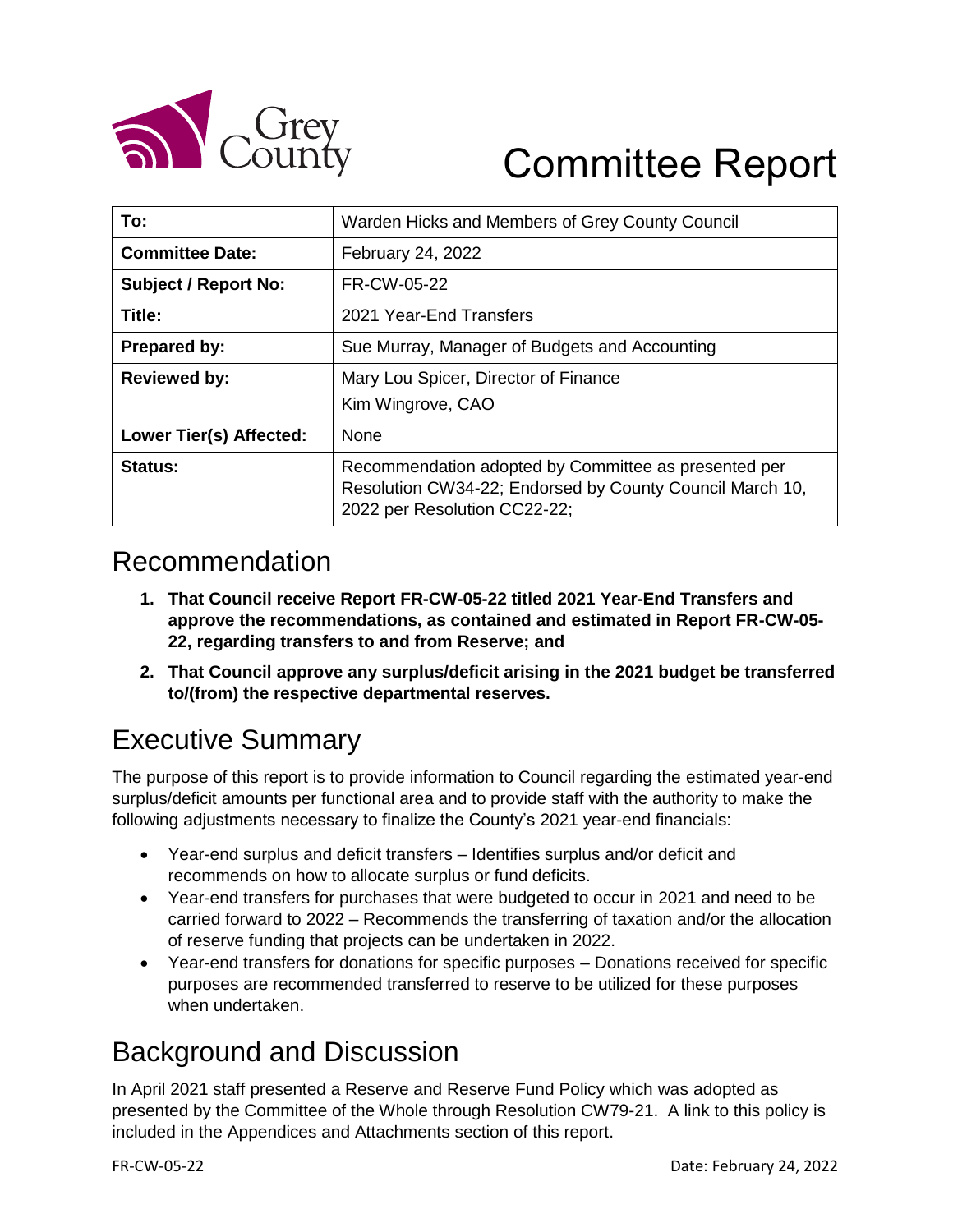Each Department has reviewed its actual to budget figures as of mid-February 2022 and has projected a year-end position by estimating results still to happen. These projections have been used to recommend 2021 transfers to and from reserves. These transfers are estimates and will be finalized once all 2021 budgeted and endorsed transactions have been completed. Council will receive the final year-end figures when the audited financial statements are presented in May 2022.

In addition to year-end surplus and deficit transfers, this report deals with transfers for purchases that were budgeted to occur in 2021 but that have been delayed until 2022. The County's auditors require a Council resolution authorizing staff to transfer unspent funds to reserve for use in the 2022 budget.

Where COVID-19 departmental specific funding is projected to not be sufficient to fund these 2021 COVID-19 costs, the allocation of funding from the Federal-Provincial Safe Restart Reserve is being allocated to these budgets to assist with these expenditures. Various sources of COVID-19 funding requires reporting requirements with timelines established by the province. Staff have allocated costs to COVID-19 cost centres based on what staff believe are eligible criteria based on information provided by the province.

The County has also received donations to be used for specific purposes. These funds are required to be transferred to reserve to be used for these specific purposes.

The non-budgeted transfers included in this report are estimates at this time and the actual transfers to and from reserves may vary once all 2021 budgeted and endorsed transactions have been completed.

#### Summary

The following table summarizes the projected year-end surplus or deficits by functional area that have been estimated by each Department. The 2021 year-end financial review projects a year-end surplus of \$363,100. As reported previously, savings continue to occur as a result of the pandemic, with reduced expenditures in materials and supply lines, maintenance activities, staff training, travel and meals, etc. It should be noted that the impact of COVID-19 on two budget years has resulted in delays to a number of projects, deferral of annual maintenance work and supply chain shortages. While this has in some cases created surplus funds for 2021, it will also create challenges in undertaking work in 2022.

#### **Summary of Projected Year-End Surplus / (Deficit) by Function**

| 2021 Budget by Function                 | <b>Projected Year-End Surplus/(Deficit)</b> |
|-----------------------------------------|---------------------------------------------|
| <b>Corporate Services</b>               | \$9,700                                     |
| Planning and Community Development      | \$180,400                                   |
| <b>Human Services</b>                   | \$(474,800)                                 |
| <b>Transportation and Public Safety</b> | \$647,800                                   |
| <b>Total</b>                            | \$363,100                                   |

#### Surplus / (Deficit) Transfers To / From Reserve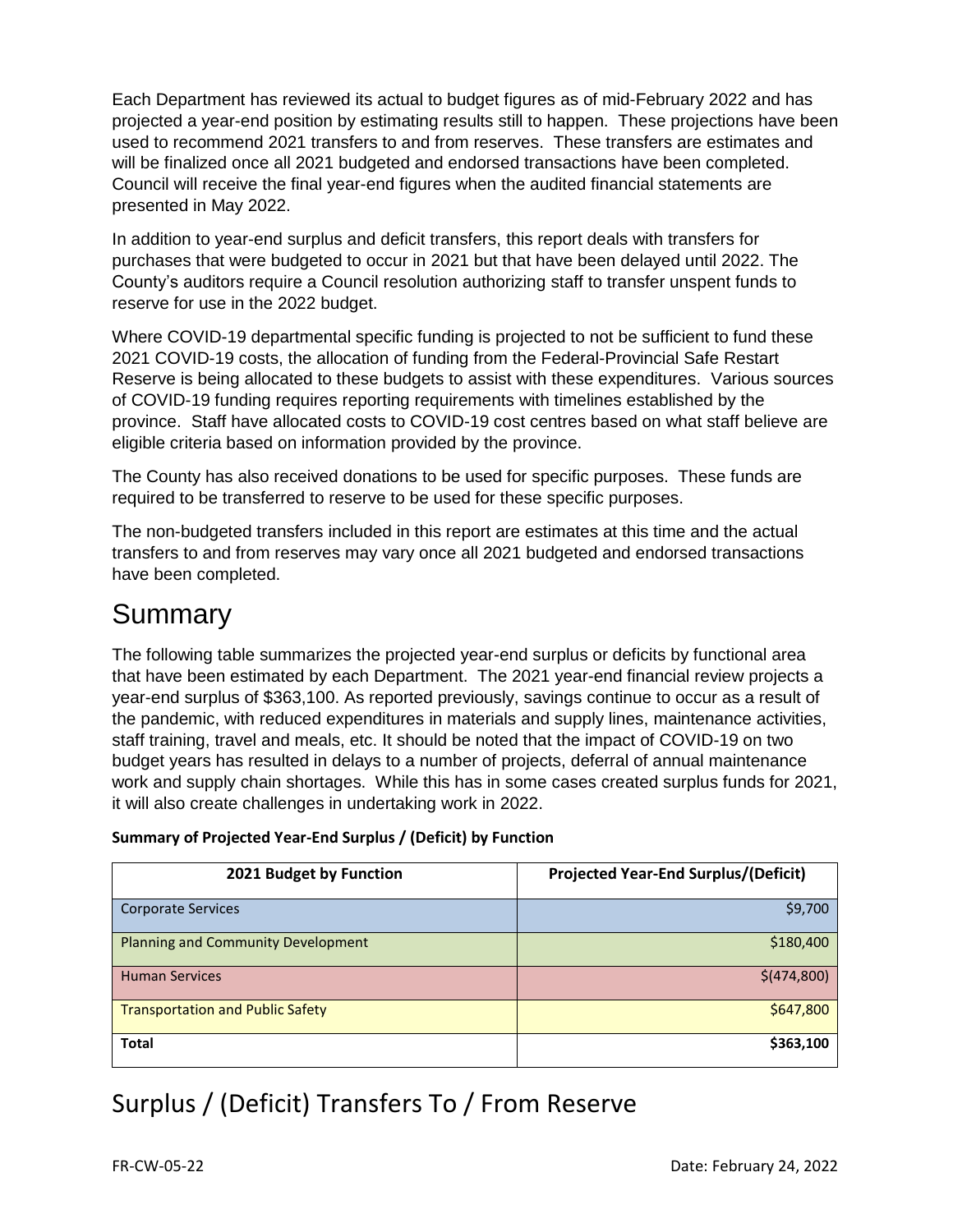The following table lists the functional area surplus/deficit amounts and the transfers to/from reserve to fund any surplus / (deficits).

| <b>Department/Function</b>                     | <b>Reserve / Notes</b>                                                 | Projected<br>Surplus/<br>(Deficit) | <b>Estimated</b><br>To/From<br><b>Reserve</b><br><b>Amount</b> |
|------------------------------------------------|------------------------------------------------------------------------|------------------------------------|----------------------------------------------------------------|
| <b>Corporate Services</b>                      | Portfolio Projected Surplus/(Deficit)                                  | \$9,700                            |                                                                |
|                                                | One-Time Funding Reserve                                               |                                    | \$9,700                                                        |
| <b>Planning &amp; Community</b><br>Development | Portfolio Projected Surplus/(Deficit)                                  | \$180,400                          |                                                                |
|                                                | <b>Planning - General Reserve</b>                                      |                                    | \$16,300                                                       |
|                                                | Agriculture - One Time Funding Reserve                                 |                                    | \$4,200                                                        |
|                                                | Economic Development - One-Time Funding<br>Reserve                     |                                    | (\$18,300)                                                     |
|                                                | Tourism - One-Time Funding Reserve                                     |                                    | \$30,000                                                       |
|                                                | Grey Roots - Capital Renewal and<br><b>Replacements (General)</b>      |                                    | \$148,200                                                      |
| <b>Human Services</b>                          | Portfolio Projected Surplus/(Deficit)                                  | \$(474,800)                        |                                                                |
|                                                | Social Services - One Time Funding Reserve                             |                                    | \$369,300                                                      |
|                                                | Housing Operating and Capital - One-Time<br><b>Funding Reserve</b>     |                                    | (\$175,000)                                                    |
|                                                | LTC - Grey Gables - Grey Gables Reserve                                |                                    | \$14,800                                                       |
|                                                | LTC - Lee Manor - One-Time Funding Reserve                             |                                    | (\$405,700)                                                    |
|                                                | LTC - Rockwood Terrace - Rockwood Terrace<br>Reserve                   |                                    | ( \$88, 200)                                                   |
|                                                | LTC - Redevelopment - LTC Redevelopment<br>Reserve                     |                                    | ( \$200,000)                                                   |
|                                                | Paramedic Services - One-Time Funding<br>Reserve                       |                                    | \$10,000                                                       |
| <b>Transportation Services</b>                 | Portfolio Projected Surplus/(Deficit)                                  | \$647,800                          |                                                                |
|                                                | <b>Transportation Services - General Capital</b><br><b>Reserve</b>     |                                    | \$397,800                                                      |
|                                                | Transportation Services - Facilities, Depots &<br><b>Domes Reserve</b> |                                    | \$200,000                                                      |
|                                                | Transportation Services - Land Acquisition<br>Reserve                  |                                    | \$50,000                                                       |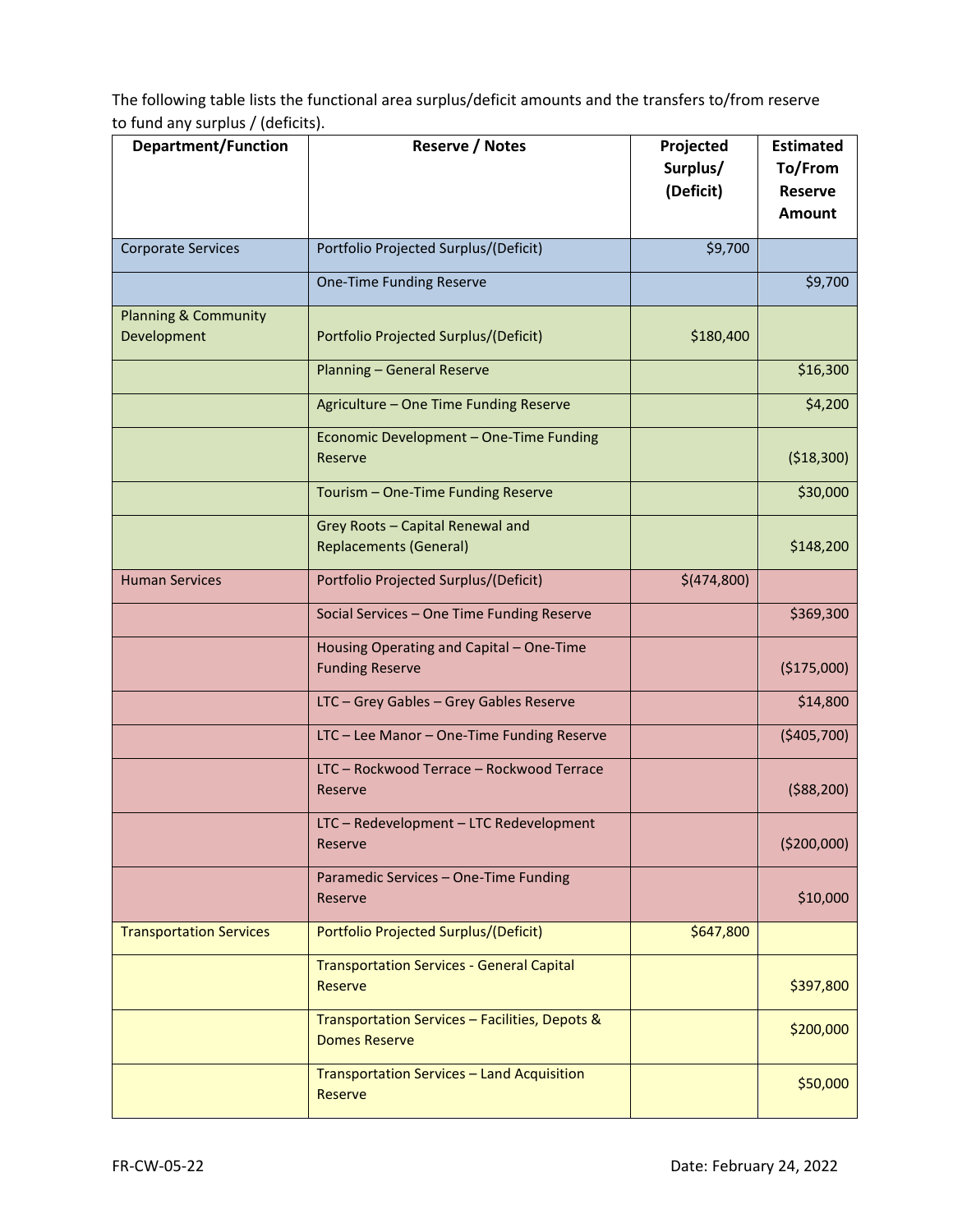| <b>Department/Function</b>     | <b>Reserve / Notes</b> | Projected<br>Surplus/<br>(Deficit) | <b>Estimated</b><br>To/From<br>Reserve<br>Amount |
|--------------------------------|------------------------|------------------------------------|--------------------------------------------------|
| <b>Total Surplus/(Deficit)</b> |                        | \$363,100                          | \$363,100                                        |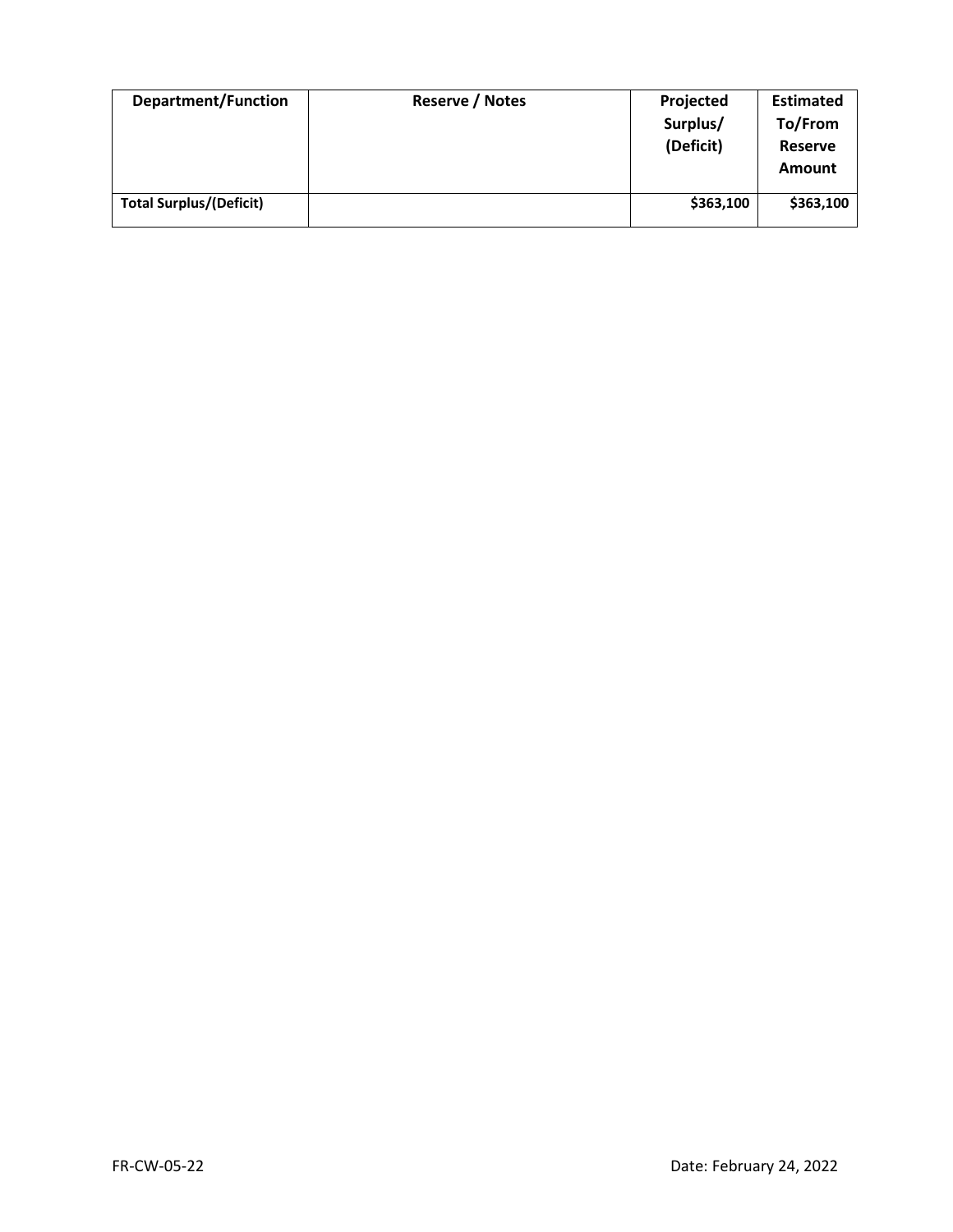#### Non-Budgeted Transfers to/from Reserve for Use in 2022

The following table lists purchases that were budgeted or endorsed to occur in 2021, but due to various factors have been delayed until 2022. Where projects were funded from taxation in 2021, these funds are being recommended to be transferred to reserve for use in 2022. Projects budgeted from reserves in 2021 that were delayed are being recommended to be funded from reserve in 2022. Staff is recommending the transfer of these projects to/from reserve for use in the 2022 budget. It was anticipated that the Grey Roots Store would be completed in 2021 and was therefore not carried forward in the 2022 budget. As a result, the remainder of the \$248,200 project has been included in this report and funded from reserve. Similarly, it was also anticipated that the fire alarm project at Lee Manor would be completed in 2021, \$196,000 from reserve is shown below in order to complete this project.

| Departmental                 | Project                                          | <b>Reserve</b>                                               | 2021 Tax Levy           | 2021 Projects                    |
|------------------------------|--------------------------------------------------|--------------------------------------------------------------|-------------------------|----------------------------------|
| <b>Budget</b>                |                                                  |                                                              | Projects<br>Included in | Not Included in<br>2022 Budget** |
|                              |                                                  |                                                              | 2022 Budget*            |                                  |
|                              |                                                  |                                                              |                         |                                  |
|                              |                                                  |                                                              |                         |                                  |
|                              | <b>Staff Service Awards</b>                      | One Time Funding Reserve                                     | \$13,000                |                                  |
| <b>Human Resources</b>       | <b>Corporate Management</b><br>Training          | One Time Funding Reserve                                     | \$15,000                |                                  |
| Communications               | <b>Corporate Communications</b><br>Strategy      | One Time Funding Reserve                                     | \$11,000                |                                  |
|                              | <b>Climate Change Action Plan</b>                | <b>Energy Audit Reserve</b>                                  |                         | \$9,700                          |
| Planning                     | <b>Development Charges Update</b>                | Development Charges-<br><b>General Government</b><br>Reserve |                         | \$9,100                          |
|                              |                                                  |                                                              |                         |                                  |
| <b>Forestry &amp; Trails</b> | <b>CP Rail Trail Stone Dusting</b>               | Trails - General Reserve                                     | \$40,000                |                                  |
|                              | <b>Forest Festival</b>                           | Forestry - General Reserve                                   | \$5,000                 |                                  |
|                              | Leonardo da Vinci: Machines<br>in Motion Exhibit | <b>Grey Roots - General</b><br>Reserve                       | \$46,800                | \$46,800                         |
| <b>Grey Roots</b>            | <b>General Store Construction</b>                | <b>Grey Roots - Donation</b><br>Reserve                      |                         | \$104,700                        |
|                              | <b>General Store Construction</b>                | Grey Roots - Heritage<br><b>Building Reserve</b>             |                         | \$143,500                        |
|                              | Outdoor Infrastructure and                       |                                                              |                         |                                  |
| Tourism                      | <b>Investment Priorities and</b><br>Plans        | One Time Funding Reserve                                     | \$46,500                |                                  |
|                              | <b>Waterfall Brochures</b>                       | One Time Funding Reserve                                     | \$6,600                 | \$6,600                          |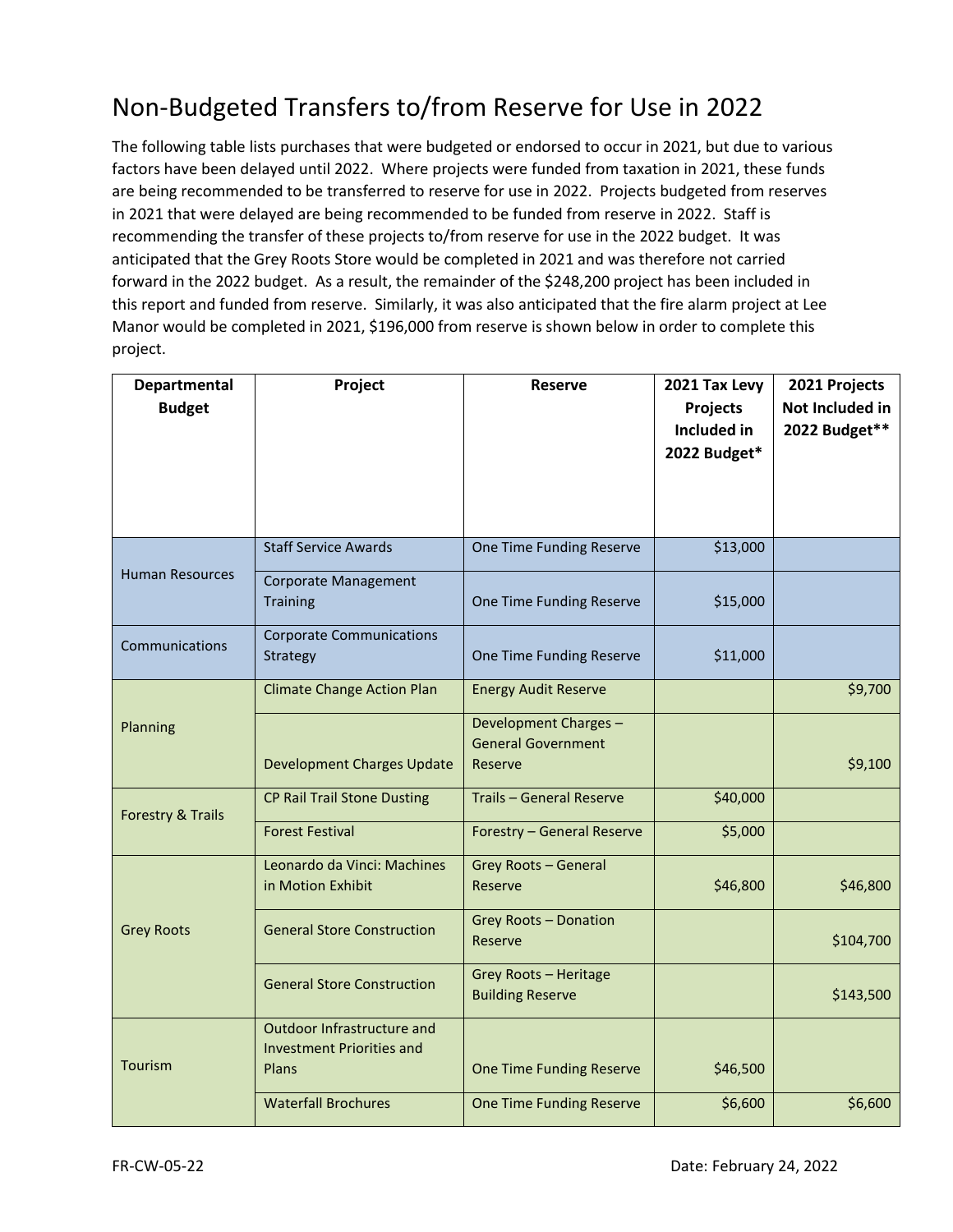|                | <b>Exterior Window and Door</b><br><b>Replacements Hanover Family</b><br>Units | <b>Housing Reserve</b> | \$80,000 |         |
|----------------|--------------------------------------------------------------------------------|------------------------|----------|---------|
| <b>Housing</b> | Garage Door Replacement,<br><b>Alpha Street Apartments</b>                     | <b>Housing Reserve</b> | \$2,200  | \$2,200 |
|                | Retaining Wall, 40 Artemesia<br>St, Dundalk                                    | <b>Housing Reserve</b> | \$20,000 |         |

| <b>Departmental</b><br><b>Budget</b> | Project                                                                       | <b>Reserve</b>             | 2021 Tax Levy<br><b>Projects</b><br>Included in | 2021 Projects<br>Not Included in<br>2022 Budget** |
|--------------------------------------|-------------------------------------------------------------------------------|----------------------------|-------------------------------------------------|---------------------------------------------------|
|                                      |                                                                               |                            | 2022 Budget*                                    |                                                   |
|                                      |                                                                               |                            |                                                 |                                                   |
|                                      | Roof Replacement and<br>Eavestrough 50 McNab Street<br>Chatsworth             | <b>Housing Reserve</b>     | \$37,400                                        |                                                   |
| Housing<br>(continued)               | Roof Replacement and<br>Eavestrough 100 Margaret<br>Elizabeth Avenue Markdale | <b>Housing Reserve</b>     | \$100,000                                       |                                                   |
|                                      | Air Conditioner 130 Albert<br><b>Street Meaford</b>                           | <b>Housing Reserve</b>     |                                                 | \$4,000                                           |
|                                      | Shed Door Replacement 248<br>7 <sup>th</sup> Avenue East, Owen Sound          | <b>Housing Reserve</b>     |                                                 | \$3,000                                           |
| Paramedic                            | <b>Patient Care Equipment</b>                                                 | <b>Paramedic Reserve</b>   | \$7,600                                         | \$7,600                                           |
| <b>Services</b>                      | <b>Station Furniture</b>                                                      | <b>Paramedic Reserve</b>   | \$4,700                                         | \$4,700                                           |
|                                      | <b>Premise Backflow Protection</b>                                            | <b>Grey Gables Reserve</b> | 25,000                                          |                                                   |
|                                      | <b>Retaining Wall</b>                                                         | <b>Grey Gables Reserve</b> | 20,000                                          |                                                   |
| <b>Grey Gables</b>                   | Surface Drainage and<br>Eavestrough                                           | <b>Grey Gables Reserve</b> | 35.000                                          |                                                   |
|                                      | <b>Dietary Equipment</b>                                                      | <b>Grey Gables Reserve</b> | 10,000                                          |                                                   |
|                                      | Doors (entrance doors)                                                        | <b>Grey Gables Reserve</b> | 30,000                                          |                                                   |
|                                      | <b>Replacement of Fire Alarm</b><br>System                                    | Lee Manor Reserve          |                                                 | 196,000                                           |
| Lee Manor                            | Driveway & Sidewalk Repair                                                    | Lee Manor Reserve          | 6,400                                           |                                                   |
|                                      | <b>Furniture Resident Lounges</b>                                             | Lee Manor Reserve          | 50,000                                          | 34,800                                            |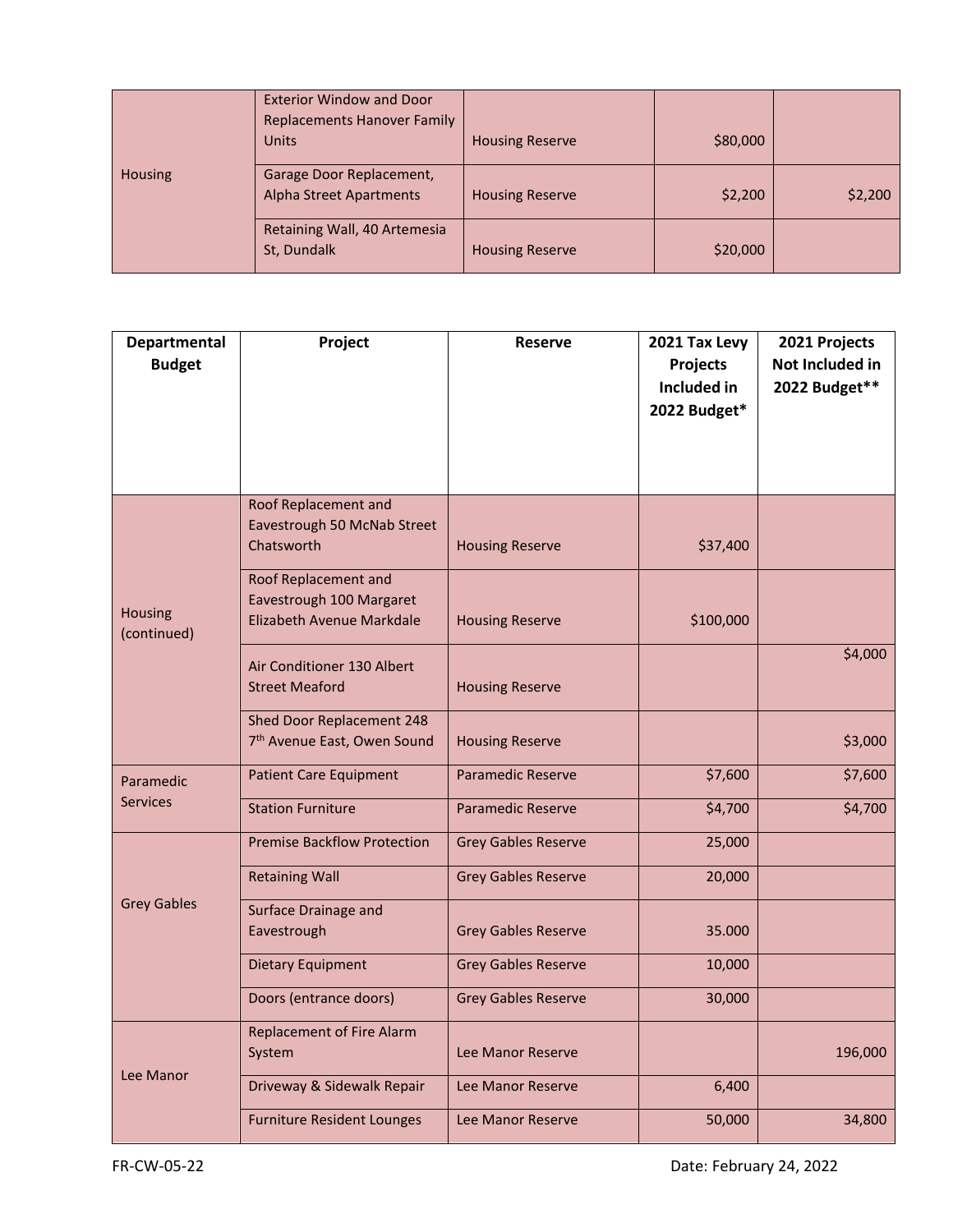| <b>Departmental</b><br><b>Budget</b> | Project                                                                                                    |                                       | <b>Reserve</b>                        | 2021 Tax Levy<br><b>Projects</b><br>Included in<br>2022 Budget* | 2021 Projects<br>Not Included in<br>2022 Budget** |
|--------------------------------------|------------------------------------------------------------------------------------------------------------|---------------------------------------|---------------------------------------|-----------------------------------------------------------------|---------------------------------------------------|
|                                      | <b>Fleet Review</b>                                                                                        |                                       | <b>Transportation General Reserve</b> |                                                                 | \$11,000                                          |
|                                      | Grey Road 119<br><b>Stormwater Diversion</b>                                                               |                                       | <b>Transportation General Reserve</b> |                                                                 | \$50,000                                          |
| Transportation<br><b>Services</b>    | Grey Road 15 - 3rd Ave.<br>East to 600m north of<br>32nd Street East (Part<br>15033 & 15036)               |                                       | <b>Transportation General Reserve</b> | \$2,061,800                                                     |                                                   |
|                                      | Grey Road 19 and Grey<br>Road 21 Intersection<br><b>Upgrades (Utilities and</b><br><b>Booster Station)</b> | <b>Transportation General Reserve</b> |                                       | \$183,300                                                       |                                                   |
|                                      | Structure 009-354 Grey<br>Road 9                                                                           |                                       | <b>Transportation General Reserve</b> | \$612,000                                                       |                                                   |
|                                      | Home enhancements                                                                                          |                                       | Lee Manor Reserve                     | 21,000                                                          |                                                   |
|                                      | <b>Sanitary Waste Removal</b><br>System                                                                    |                                       | Lee Manor Reserve                     | 15,300                                                          |                                                   |
| Rockwood                             | <b>Elevators</b>                                                                                           |                                       | <b>Rockwood Terrace Reserve</b>       | 11,000                                                          |                                                   |
| <b>Terrace</b>                       | Replacement of fire pumps                                                                                  |                                       | <b>Rockwood Terrace Reserve</b>       | 15,000                                                          |                                                   |

\* Projects funded from taxation in 2021 with funds being recommended to be transferred to reserve for use in 2022.

\*\*Projects budgeted in 2021, that have been delayed and being recommended to be funded from reserve in 2022 and/or were not included in the 2022 budget.

#### Donation Transfers to Reserve

The following table lists the unbudgeted transfers to reserve that have been donated to be used for a specific purpose.

| <b>Department/Function</b> | <b>Reserve / Notes</b>                    | <b>Estimated</b> |
|----------------------------|-------------------------------------------|------------------|
|                            |                                           | Amount           |
| <b>Grey Gables</b>         | <b>Grey Gables Donations Reserve</b>      | \$6,403          |
| Lee Manor                  | Lee Manor Donations Reserve               | \$2,935          |
| Rockwood Terrace           | <b>Rockwood Terrace Donations Reserve</b> | \$3,900          |